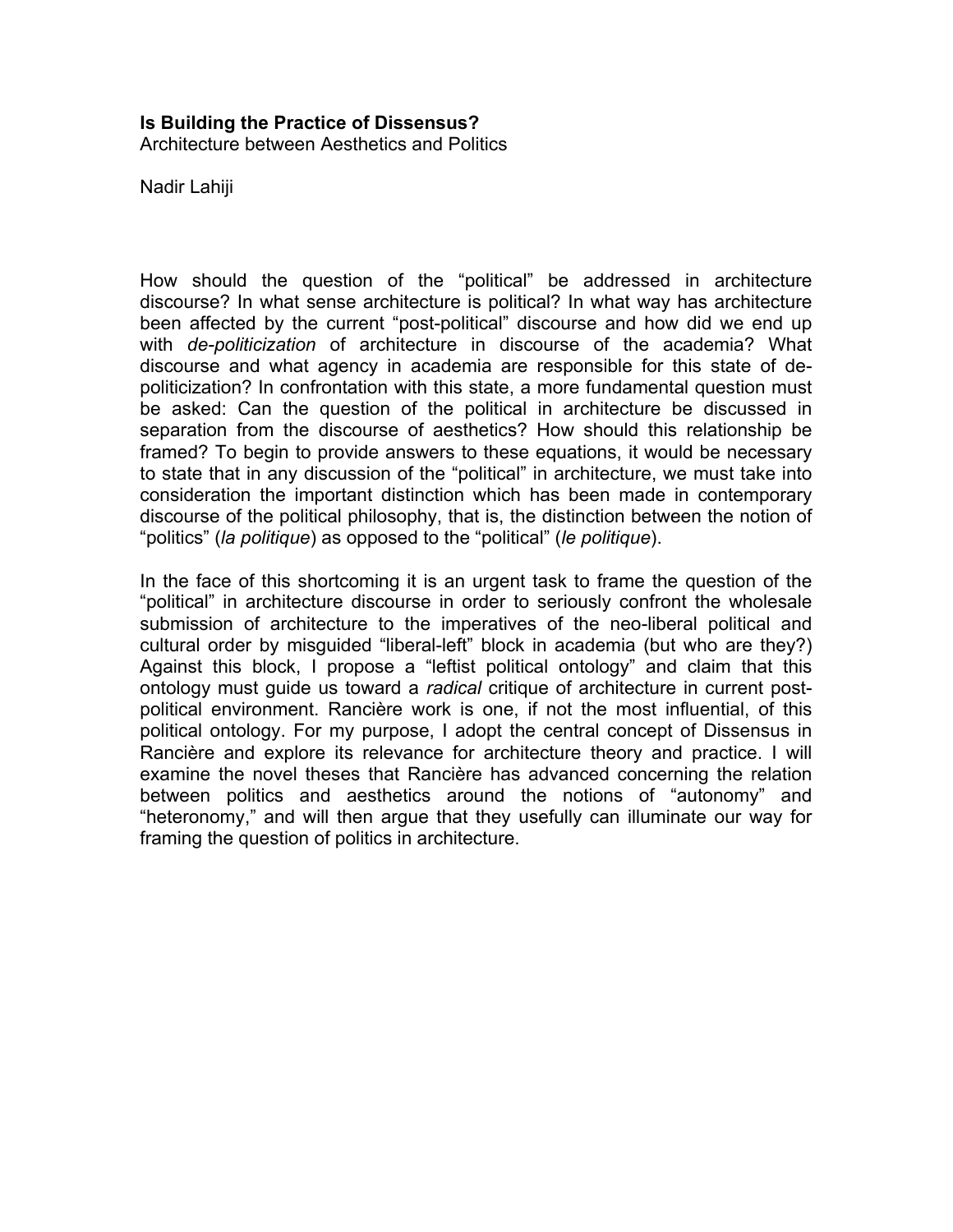*There has never been any "aestheticization" of politics in the modern age because politics is aesthetics in principle.* 

Jacques Rancière, *Disagreement: Politics and Philosophy*

#### **Prologue:**

Has the time of architecture not arrived to enter the never achievable purity of its closure from the political? How can the link presumed by the "and" make thought circulate between the two? What does it take to put architecture under the condition of politics? Do we mean by this politics an emancipatory or revolutionary politics? Why should we put architecture under this condition in the first place? One word defines the entire tenet of radical political modernity: *Equality*. Is it legitimate to force architecture into this tenet? Before any of these questions can be undertaken, a more primary question must be posed: what do we understand by the term "politics" (*la politique*)? To state the obvious, it must be clear from the outset that without having a political theory, or better, *without a theoretical conception of political agency*, we cannot have an understanding of politics. Among the contemporary thinkers of radical philosophy, Jacques Rancière is the one who has presented us with one of the most novel concepts of politics. I want to take up his ideas for the theses I am putting forward in this presentation. But first I must make a confession: I am among those who have been seduced by the phrase that now has become famous in France and elsewhere, which is: "*le partage du sensible*,"

translated as "distribution or partition of the sensible." I shall come back to this term later. My primary reason to go to the work of Rancière is this: no one among the contemporary thinkers on the radical Left — Alain Badiou, Giorgio Agamben, Slavoj Žižek, to name only a few — has put the concept of *politics* under the notion of *aesthetics* better than Rancière. This is his singularity among all other radical political thinkers of our time, which makes his work most relevant for our purpose at hand. Before I begin to reflect on Rancière, I should quickly say that for Rancière *politics occurs in intermittent acts of Dissessus* (dissension). This Latin term Dissensus, which I have adopted for my title in conjunction with "practice of building," (notice I am not using the word "architecture," for reasons that will be explained later) begs an explanation.

Before I proceed further, I must add a caveat if we must attempt to put architecture under the condition of politics in the contemporary discourse. It is an imperative that we radically break with the abolition of politics in academia, which verges on anti-political orientation now negatively impacting our discipline. How did we get here? In the last three decades, and up to present time, we have encountered a misadventure by a group of intellectual elites, who have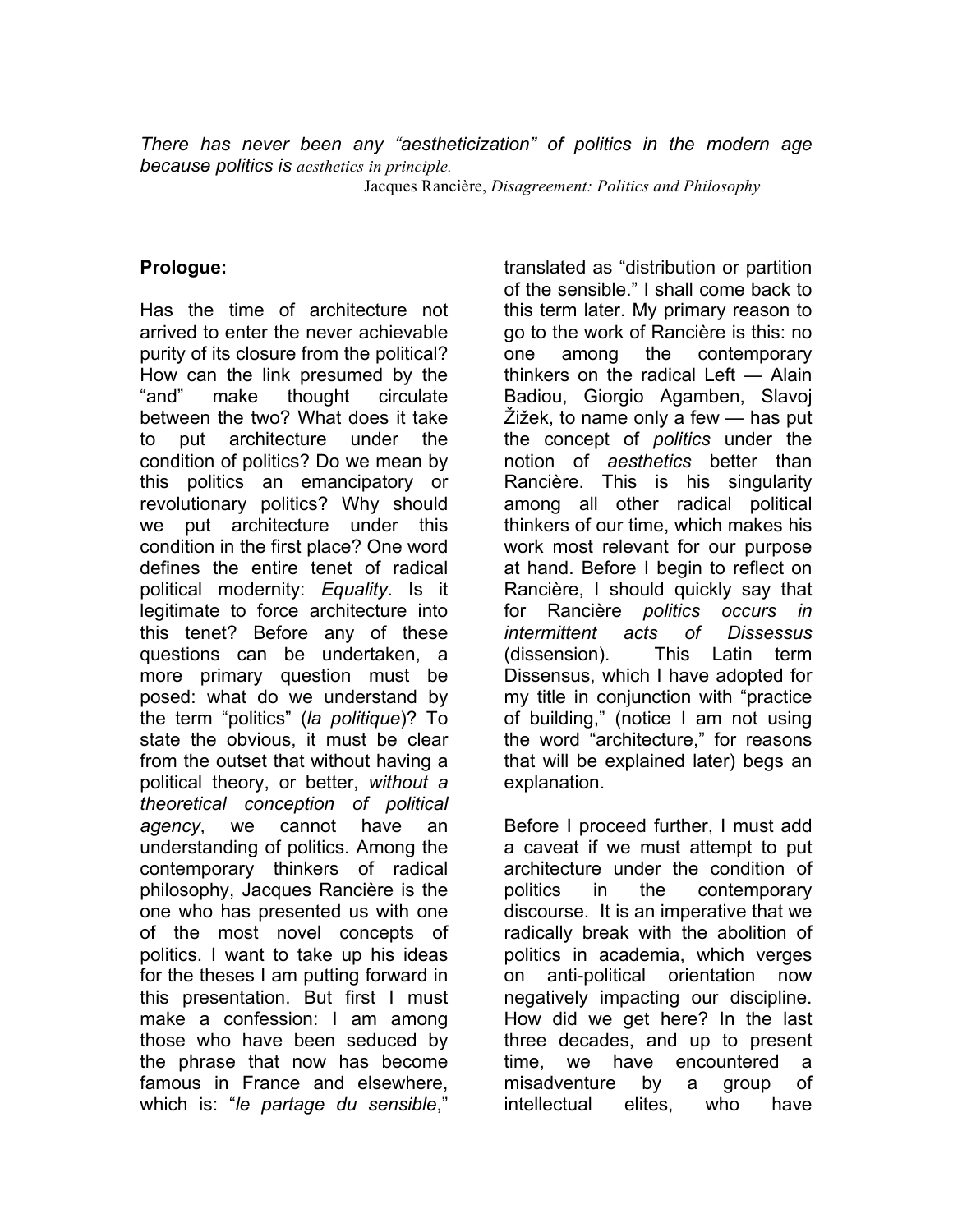aggressively aligned the discourse of the discipline with hegemonic poststructuralist philosophy in its different brands, the most dominating of which still prevalent and is represented by the Neo-Spinozian-Deleuzian-Negrian philosophical thought. The problem is not with the importation of this philosophical line into the discourse of the discipline, but rather, it resides in its misuse, which has aligned architecture discourse effectively with the imperatives of the neoliberal post-political ideology. These intellectual chic of academia have taken shelter behind their excessive theoreticism that is the obverse underside of their anti-political position. By importing Deconstruction in 1980s — which coincided with the beginning of aggressive neoliberal agenda — and later in 1990s, by adopting Deleuzian Fold, these young liberal conservative elites wanted to outdo the so-called "critical" stand of their older master in killing the Oedipal father, Peter Eisenman, unabashedly delivered architecture to the aesthetic ideology of pure sensuous pleasure by a fallacious intellectual exercise, debunking the radical critique of the 1960s and early 1970s through *apolitical* misreading of their philosophical masters twisting it further to suit their academic agenda. By bracketing the political content in the same philosophy, the architectural exponents of this trend shamelessly dumped anything that smelled or sounded to them political or "critical," yet, paradoxically, made an extravagant claim to politicality. To countervail this trend — and this is my second pre-condition — I

contend that this post-political disorientation in the discipline must be confronted and opposed by a radical political philosophy in which political subjectivity must constitute the main vector. I claim that no philosophy can be legitimately brought into the discipline if it is not under the sign of politics. As soon as we meet these pre-conditions, then we can raise the following questions: What political theory we should be after and how should the idea of the political be framed in the discourse of the discipline? Is politics inherent or immanent in architecture as opposed to other forms of ideology? And if not, to what act of politicization it must be subjected? Is not architecture *the* main vector over the configuration of culture and ideology? Where does architecture enter in the link between *art* and *politics,* at least in the way Jacques Rancière has presented it? Lastly, can politics in architecture be discussed without discussing aesthetics? In our itinerary to address these questions, I maintain that Rancière's discourse, notwithstanding serious reservations against it by some other political thinkers, when it comes to link *art* to *politics,* along with his famous twin notions of "politics of aesthetics" and "aesthetics of politics," may be the best to guide us. As I will discuss shortly, for Rancière, there is politics in aesthetics and aesthetics is politics, and therefore one cannot discuss the one without the other. This is his most important contribution to contemporary radical philosophy and political theory. Let me mention that Rancière, not so uncharacteristic of other radical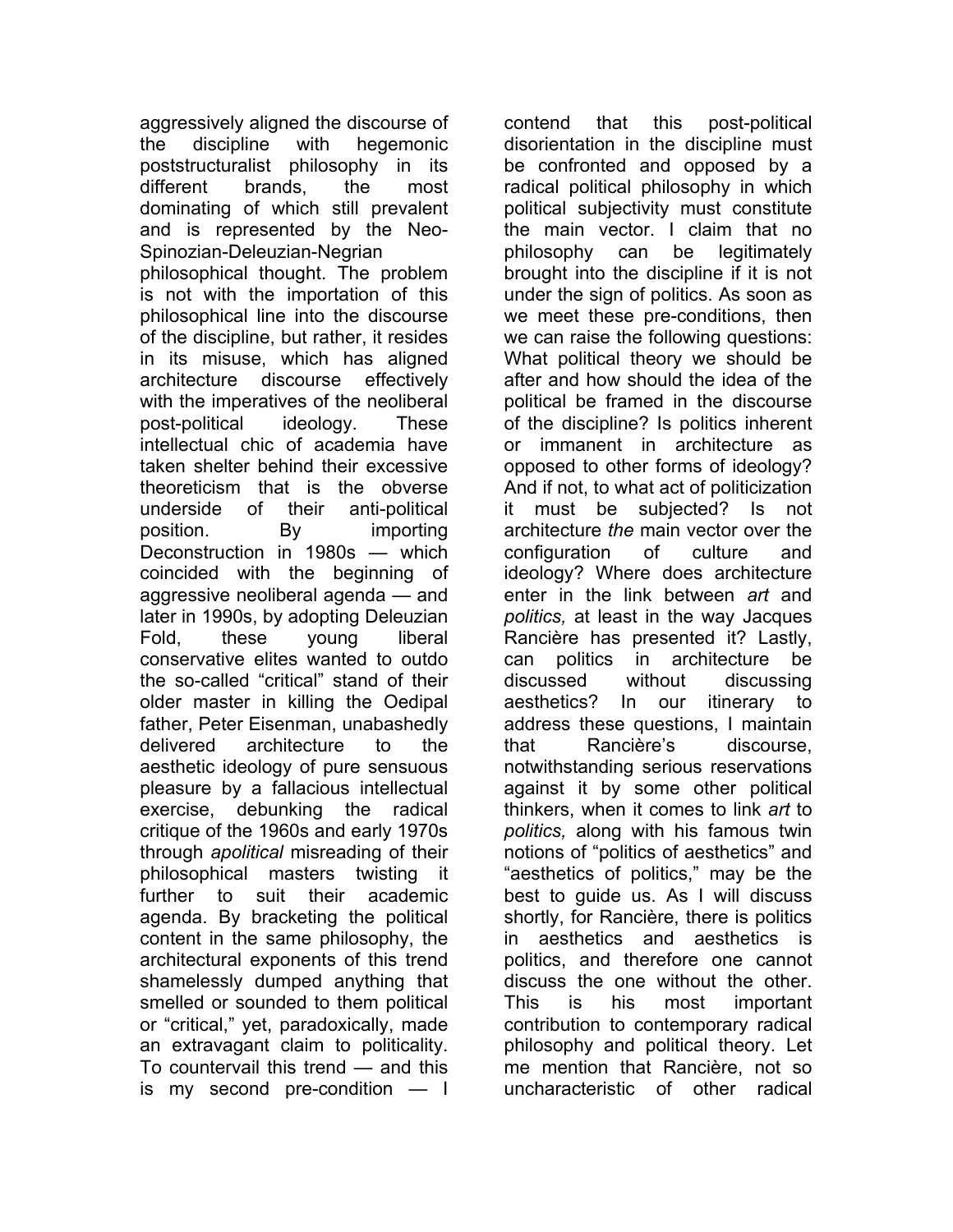thinkers of our time, has not discussed architecture in any fashion in his vast body of writings devoted to all forms of art, from literature to film, in respect with the link between art and politics. This I believe is a shortcoming in his work. But it must be acknowledged that his renovation of the theory of politics in conjunction with aesthetics, which was always in the center of political discourse of modernity, is the most stimulating body of thought in contemporary radical philosophy.

Before I can enter into Rancière's discourse, I want to make some preliminary remarks.

Walter Benjamin once expressed his solidarity with the so-called "bad new things" against "good old things" when speaking positively about the so-called "new Barbarism" in his discussion of Adolf Loos and Le Corbusier in the essay titled "Experience and Poverty," penned in 1933. In this experience, the destruction of aura, in his view, "was the precondition of the enlightened grounding of art in politics." In our own time, we are experiencing a reversal of this grounding. With the return of the cult of *aura*, politics has retreated to the prevailing postmodern *post-politics*, a denegration of politics in which architecture expresses more and more its solidarity with reactionary "good old things," in returning the "art" of architecture to the ideology of aesthetics of sensuous pleasure, all the while reinforcing its solidarity with the "bad new thing" — that is, in our new digital technologies of simulation and its "accelerated mode

of perception" in the human sensorium. With this reversal, architecture has been elevated to the level of "high art" in contemporary culture, which is its only mode of reception. I contend that this elevation is reactionary and is untenable. The critique of this state requires first and foremost a political theory linked to a certain doctrine of aesthetics. Walter Benjamin's analysis of "mechanical art" related to politics and aesthetics in the *Artwork* essay does not seem to be anymore an adequate conceptual framework. The nefarious ideological impact of architecture over culture, today, is in need of another theoretical framework. It is in this respect that we should heed Rancière's challenge to Benjamin's notion of "*aestheticiziation of politics.*" I maintain that his challenge is enormously instructive for a critique of architecture when its discourse is put in the link between *art* and *politics*. Rancière has questioned the guiding assumption about the connection between these two realms, against the conviction that art and politics are two separate domains and therefore in need of being linked together. Rather, he has uniquely advanced the idea that "art and politics are consubstantial insofar as they both organize a common world of self-evident facts of sensory perception."<sup>iii</sup> This is formulated in his famous "the distribution of the sensible" that I mentioned earlier. What we should notice is that Rancière does not only reject that there is a priori separation between art and politics, but he also argues that these are "contingent notions." He writes: "The fact that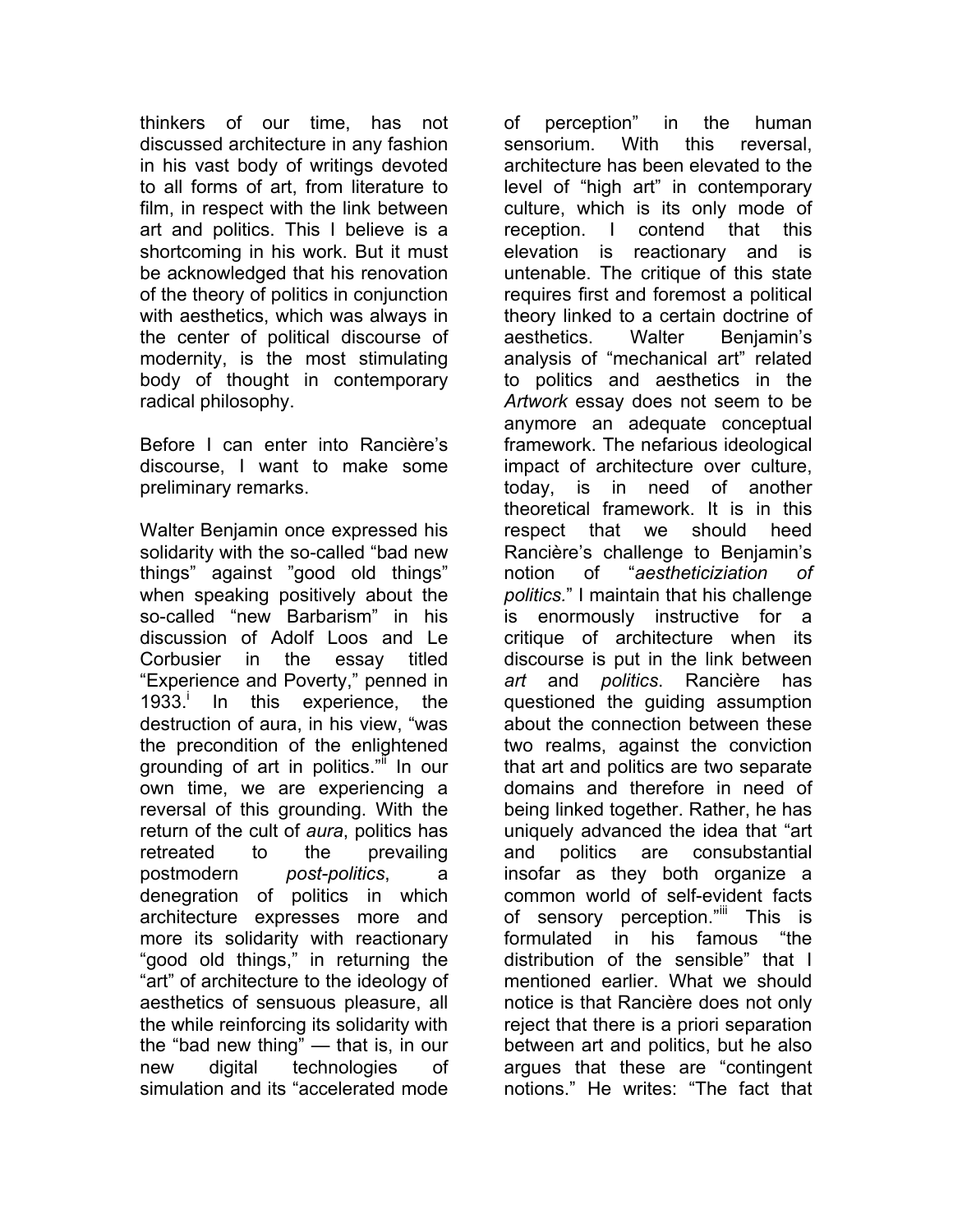there are always forms of power does not mean that there is always such a thing as politics, and the fact there is music or sculpture in a society does not mean that art is constituted as an independent category." <sup>iv</sup> At the center of Rancière's highly original thesis is the problem of the "political subjectivization" that I want to extend to the political theory in architecture. In this relation, let me categorically assert that contemporary architecture in its current configuration *inhibits* political subjectivization. This requires a definite and firm against its institutional practice, which must be achieved through working out a new political theory.

In this presentation, I try to advance certain theses that I have developed based on Rancière's thoughts. As I said a moment ago, I take issue with contemporary adulation of architecture as high art and will pose a challenge to the term "architecture" itself as opposed to the term "building." We have learned from Theodore Adorno that it is no longer possible to create art under the banner of high art in contemporary world unless it is for a reactionary political ends. In the light of this, I want to propose the term "postarchitecture," that must be taken as a term of negation to overcome the current veneration of architecture as high art, and to that end, I propose to return to the notion of "building." Contrary to common understanding, I claim, that the word building does not only carry a prosaic connotations devoid of philosophical meaning. I take this position in order to blur the

distinction between what is conceived as "high" and what is considered to be "low." This distinction, you may remember, is the one that plagued the entire modernist discourse in the twentieth century. I use the name "building," at the same time, to challenge the undivided notion of *archê* in the hierarchical understanding of "architecture." I therefore want to pursue the political implications that will follow this determination of the word "building." As the title of my presentation indicates, I put the notion of "practice of building" in conjunction within the notion of "dissensus," a key term in Rancière's work, with the corollary link between aesthetics and politics. I argue that this will help to formulate a critique of prevailing de-politicization of architecture in contemporary discourse.

We have learned from Rancière that it is not anymore possible to frame the concept of politics without the thinking of aesthetics within what he has termed as the "aesthetic regime of the art," or the "revolution" of aesthetics in his original reading of Friedrich Schiller's *On the Aesthetic Education of Man* in the late 18<sup>th</sup> century, in which Schiller claim that aesthetic "will bear the edifice of the art of the beautiful a*nd* of the art of living." This grounds the autonomy of art by connecting it to the hope of "changing life." As one commentator on Rancière's work has aptly pointed out, "The productively ambiguous formula of this politics is that 'art is an autonomous form *of* life.'"v Rancière put the entire question of "politics of aesthetics" on this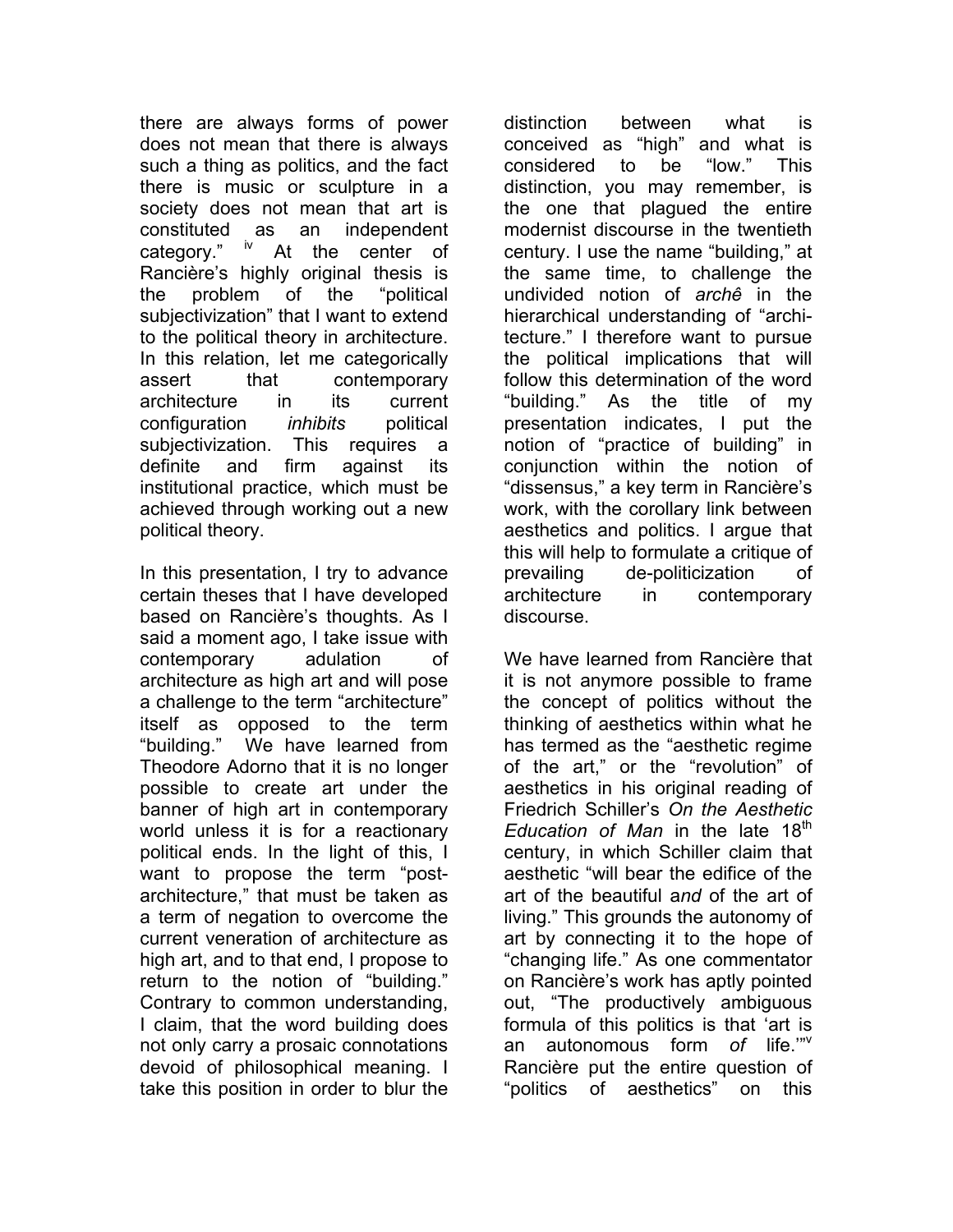conjunction of the "*and*." In this respect, the distinction that Benjamin made in the epilogue of the *Artwork*  essay where he contrasted Fascist "*aestheticization of politics"* with the progressive communist "*politics of aesthetic*" is perhaps no longer an adequate distinction. To this effect, Rancière in his masterpiece of political theory, *Disagreement: Politics and Philosophy,* has categorically claimed, "There never has been any 'aestheticization' of politics in the modern age because politics is aesthetics in principle."<sup>vi</sup> He further adds, "But the autonomization of aesthetics as a new nexus between the order of logos and the partition of perceptible is part of the modern configuration of politics."<sup>vii</sup> I propose that we have to begin from this statement over Benjamin's historical thought on the link between *art* and *politics*.

In order to make sense of what I have termed "building dissensus," I need to briefly discuss the main concepts and terminologies in Rancière's work (by no mean exhaustive) with which I am concerned here. I will then attempt to reflect on the theses that I have advanced based on his ideas.

#### **Part I: Reflection on Jacques Rancière's Thoughts on Aesthetics and Politics**

#### **1**

*Post-politics*. In the last decade of the twentieth century, with the end of Cold War and the collapse of Eastern European communism, the emergence of the "third way" politics,

and the subsequent rise of neoliberalism, our time is marked by the "end" of politics, or what is called as postmodern *post-politics*. Postpolitics is the suspension of politics and its reduction to mere bureaucratic engineering, expert management and administration. In this state, the global ideological visions of parties struggling and competing for power is replaced by "the collaboration of enlightened technocrats (economists, public opinions specialists…) and liberal multiculturalists; the process of negotiation of interests, a compromise is reached in the guise of a more or less universal consensus."<sup>viii</sup> In Rancière's terms. this "universal consensus" amounts to what he calls the "police" order. This order must be understood within the definition of other key concept in Rancière's work, which is, "*le partage du sensible*" or the "distribution, or partition, of the sensible." This novel notion, in Rancière own definition, basically means, "a system of coordinates defining modes of being, doing, making, and communicating that establishes the borders between the visible and the invisible, the audible, and the inaudible, the sayable and the unsayable."<sup>ix</sup> According to this definition, then, "the essence of police is not repression but rather a certain distribution of the Sensible that precludes the emergence of politics."x

# **2**

*Politics.* In *Disagreement: Politics and Philosophy,* Rancière reflects on his notion of "politics" on a series of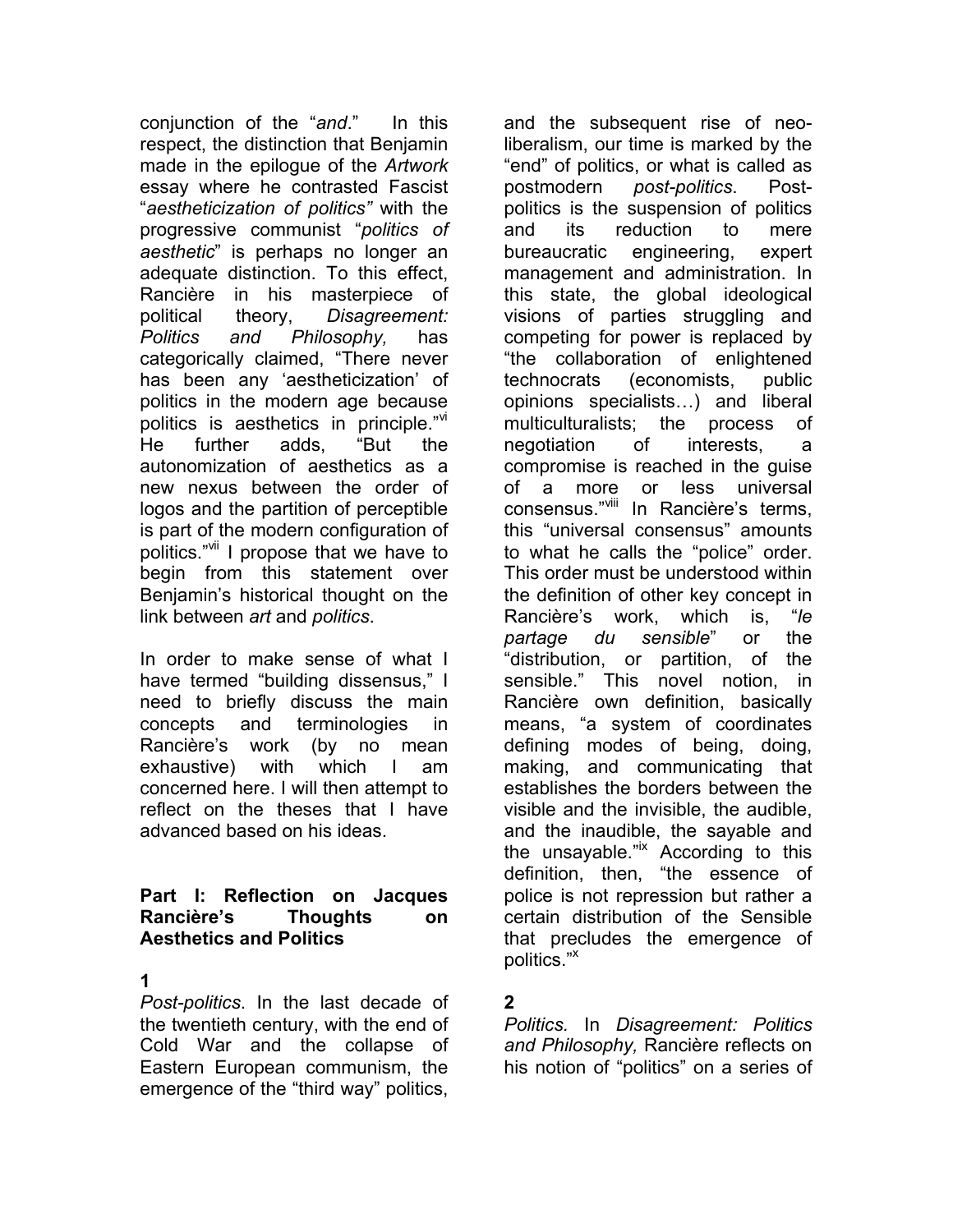statements and definitions of which I want to cite only a few:

*Politics exists when the natural order of domination is interrupted by the institution of a part of those who have no part. xi*

*Politics exists simply because no social order is based on nature, no divine law regulates human society.xii*

*To Recapitulate: politics exits wherever the count of parts and parties of society is disturbed by the inscription of a part of those who have no part. xiii*

*The only city is a political one and politics begins with egalitarian contingency.xiv*

 *Thus Plato's city is not political. But a nonpolitical city is not city at all… The only city is a political one and politics begins with egalitarian contingency.xv*

For Rancière, therefore, the essence of politics "resides in act of **subjectivization** that separates society from itself by challenging the 'natural order of bodies' in the name of **equality** and polemically reconfiguring the **distribution of the sensible**. Politics is an anarchical process of **emancipation** that opposes the logic of **disagreement** to the logic of **police**."

In this regard it is important to bear in mind Rancière's definition of the "political subject": "A political subject is neither a political lobby nor an individual who seeks an adequate

representation for his or her interest and ideas. It is an empty operator that produces cases of political dispute by challenging the established framework of identification and classification. Through the process of subjectivization, political subject brings politics proper into existence and confront the police order..."<sup>xvi</sup>

I should mention here the distinction between the "Political" (*le politique*) and "Politics" (*La politique*). Rancière considers "the Political" as the meeting ground between Politics and the Police. "In this sense, the political is the terrain upon which the verification of equality confronts the established order of identification and classification."<sup>xvii</sup>

# **3**

*Aesthetics:* According to Rancière, two hundred years ago, around the beginning of the nineteenth century, an "aesthetic revolution" occurred, which he calls the "aesthetic regime of art" as opposed to two previous regimes of art, mainly the "ethical regime of image," and "representative regime of art." Aesthetics, taken within the broader "aesthetic regime of art," refers to the "distribution of the sensible" that "determines a mode of articulation between forms of action, production, perception, and thought. This general definition extends aesthetic beyond the restrict real of art to include the conceptual coordinates and mode of visibility operative in the political domain."<sup>xviii</sup> Rancière argues that "aesthetics" proves fundamental to politics. He writes: "There is thus an 'aesthetics' at the core of politics,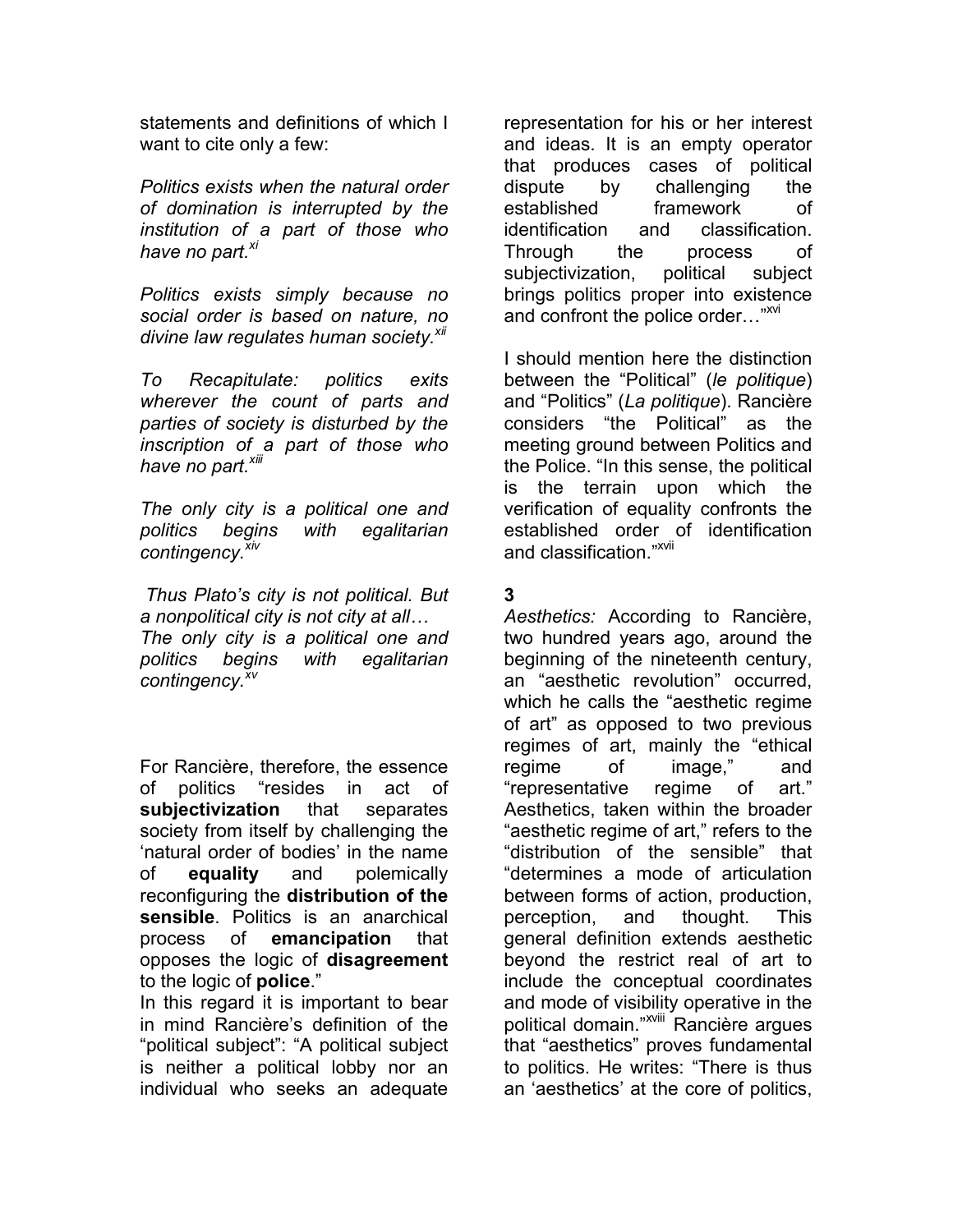that has nothing to do with Benjamin's discussion of the aestheticization of politics. Specific to the 'ages of the masses."<sup>"XIX</sup> As Rancière explains, "artistic practices" are "forms of visibility" that, as a commentator of his work, Samuel Chambers, remarks, "can themselves serve as interruption of the given partition of the sensible." $\mathbb{X}$ 

# **4**

*Dissensus.* For Ranciére, politics and aesthetics are the two forms of *dissensus*. These two forms of activities, each in their own way, effect a redistribution of the sensible. It can be shown that "politics has an inherently aesthetic dimension and aesthetics an inherently political<br>one."<sup>xxi</sup> As Steven Corcoran As Steven Corcoran explains, "If forms of dissensus are irreducible to the objectivity of the situation, it is by virtue of what Rancière refers to as their forms of *egalitarian* suspension of the 'normal' count of the social order … the normal point around which both activities revolve, and which ensures their interrelation, is that both are forms of 'dissensus.'"<sup>XXII</sup> The logic of dissensus is the opposite of logic of consensus, which every dissensus disrupts. Consensus is the work of the police. That is, the essence of consensus is "the supposition of an identity between the sense and sense, between a fact and its interpretation, between speech and its account, between a factual status and assignation of rights. By contrast, the logic of dissensus consists in the demonstration of certain *impropriety,* which disrupts the identity and reveals the gap between *poeisis* (way of doing) and

aisthesis (or horizon of affects). <sup>xxiii</sup>lt is significant that politics for Rancière is always aesthetics in a basic sense. His insistence on the aesthetic dimension of politics effectively separate Rancière's notion from those involving the application of aesthetics to forms of authoritarian powers, mainly fascism, the one Walter Benjamin aimed at under the concept of the "aestheticization of the politics."

In "Ten Theses on Politics," Rancière succinctly asserts: "The essence of politics is *dissensus*."xxiv He adds, "Dissensus is not confrontation between interests of opinions. It is the demonstration (manifestation) of a gap in the sensible itself."<sup>xxv</sup>

#### **Part II: Theses on Architecture Between** *Art* **and** *Politics*

# **5**

Based on the above reflections on Rancière's concepts, I want to outline some theses around the notion of "Building Dissensus." This primarily means, after Rancière, to put building discourse between *art* and *politics,* within the specific sense of the "Aesthetic Regime of Art," and under the thesis of the "distribution of the sensible." I should warn the reader that the theses I am advancing here are tentative and by no means exhaustive or comprehensive, as they are a work in progress.

The starting point is the idea of "political subjectivization," which is at the core of Rancière's political thoughts. I claim that contemporary architecture discourse has put a ban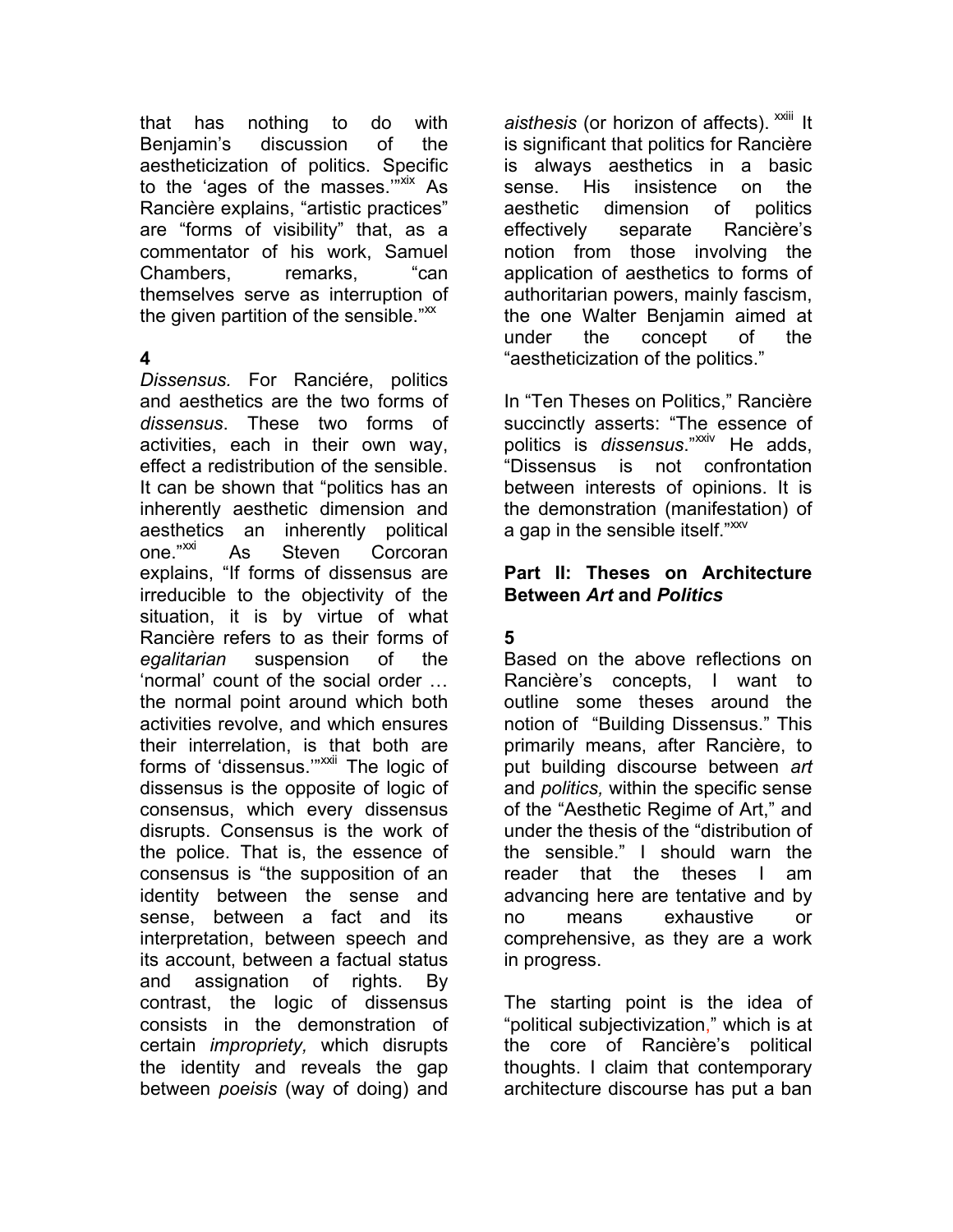on "political subjectivization." This means that, in the last three decades, it has "de-subjectified" the political subject in an act of depoliticization of its discourse. This de-politicization is the dialectical underside of an aesthetic ideology, sensuous excess of digitally generated architectonics, that is achieved by putting architecture on the pedestal of "high art" in contemporary culture. This dominant trend has thus blocked a discourse of architecture that belongs to the nexus of *art* and *politics*. I claim that "building," in its difference from architecture, must be the main vector of political subjectivization over any other art forms in the contemporary constellation of ideology relating to contemporary culture. I link the notion of "political subjectivization" to the notion of *dispositif.* We can then talk about the notion of *architectural dispositif,* or the role it plays in the political subjectivization. Let me briefly reflect on these two notions.

# **6**

I use the term *dispositif* in the sense discussed by Michel Foucault. The original French word has larger connotations that the word "apparatus" in English translation does not. Michael Foucault, in an interview titled "The Confession of the Flesh," published in *Power/Knowledge,* speaks about the term "apparatus" (*dispositif*): "What I'm trying to pick out with this term is, firstly a thorough heterogeneous ensemble consisting of discourses, institutions, architectural forms, regulatory decisions, laws, administrative measures, scientific

statements, philosophical, moral and philanthropic propositions — in short, the said as much as the unsaid. Such are the elements of apparatus. The apparatus itself is the system of relations that can be established between these elements. Secondly, What I am trying to identify in this apparatus is precisely the nature of the connection that can exist between these heterogeneous elements." *xxvi* Giorgio Agamben in "What is an Apparatus?" expands on Foucault's idea and adds his own interpretation. He writes: "I shall call an apparatus literally anything that has in some way the capacity to capture, orient, determine, intercept, model, control, or secure the gesture, behavior, opinions, or discourse of living beings."XXVII He further writes: "Apparatus, then, is first of all a machine that produces subjectification, and only as such is it also a machine of governance."<sup>xxviii</sup> Slavoj Žižek, discussing Agamben's reflection on the same concept, further extends it to Althusser ISA (Ideological State Apparatus) and to Lacan's "Big Other" in terms of the intimate relation between "subjectification" and "desubjectification." He writes: " Foucault, Althusser, and Lacan each insist on the crucial ambiguity of the term "Subject" (signifying both a free agent and subjection to power) the subject *qua* free agent emerges through its subjection to the dispoisitif/ISA/big Other." He then adds, "As Agamben points out, 'desubjectification' ("Alienation") and subjectification are thus two sides of the same coin: it is the very desubjectification of living being, its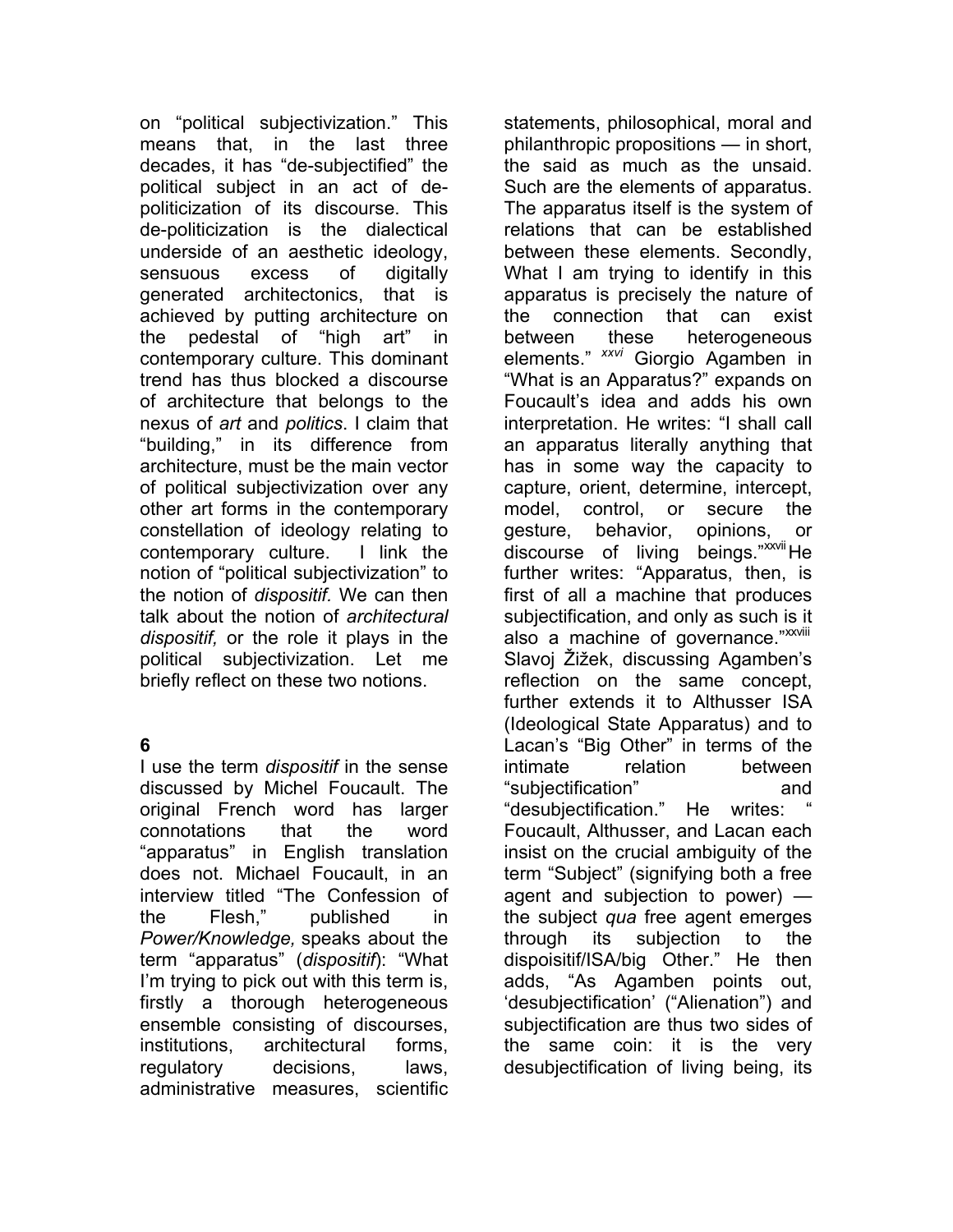subordination to a dispositif, which subjectivises it."<sup>xxix</sup>

# **7**

Now the question is this: Does not contemporary architectural *dispositif* effectively desubjectivize the subject by subordinating it to its *dispositif*? But where does the subjectification, as its reverse side, enter in to this act and who is the political subject? For Rancière, the political subject "brings politics proper into existence and confronts the police order with the heterology of emancipation." $\frac{3}{2}$ For Rancière political subjects "forever remain precarious figures that hesitate at the borders of silence maintained by the police order."xxxi And, politics only exists in an empty operator: Dissensus. "The essence of politics thus resides in acts of subjectivization that separate society from itself by challenging the "natural order of bodies" in the name of equality and polemically reconfiguring the distribution of the sensible. Politics is an anarchical process of emancipation that opposes the logic of disagreement to the logic of police."<sup>xxxii</sup> How can then this be transposed to the notion of "Building as practice of Dissensus," one might ask?

# **8**

To attempt an answer I contend that we first examine the organization of the word and the concept Architecture itself as we know it tradition of our discipline and its usage both in classical and modern times. The whole enterprise of Deconstruction imported into the architecture

discipline for two decades, which attempted to put the word "architecture" under erasure, resulted only in failure at the most political level. I contend that immanent in the this concept of architecture and its dichotomous opposite, i.e., "building" — which as I said has plagued the discourse of modernity — is inherently a hierarchical concept that fits the notion of *police order* in its "distribution of the sensible" in Rancière's sense. This is my reason to co-opt the word Building in all the prosaic and philosophical meanings it signifies, for which I do not have time and space here to elaborate further. Suffice to say the I put the practice of building in the practice of Dissensus which consists in "reconfiguration of the distribution of the sensible, which defines the common of a community, to introduce into it new subjects and objects, to render visible what had not been, and to make heard as speakers those who had been perceived as mere noisy animals."xxxiii I contend that politics of building, like politics of art, consists in "suspending the normal coordinates of sensory experience."XXXIV